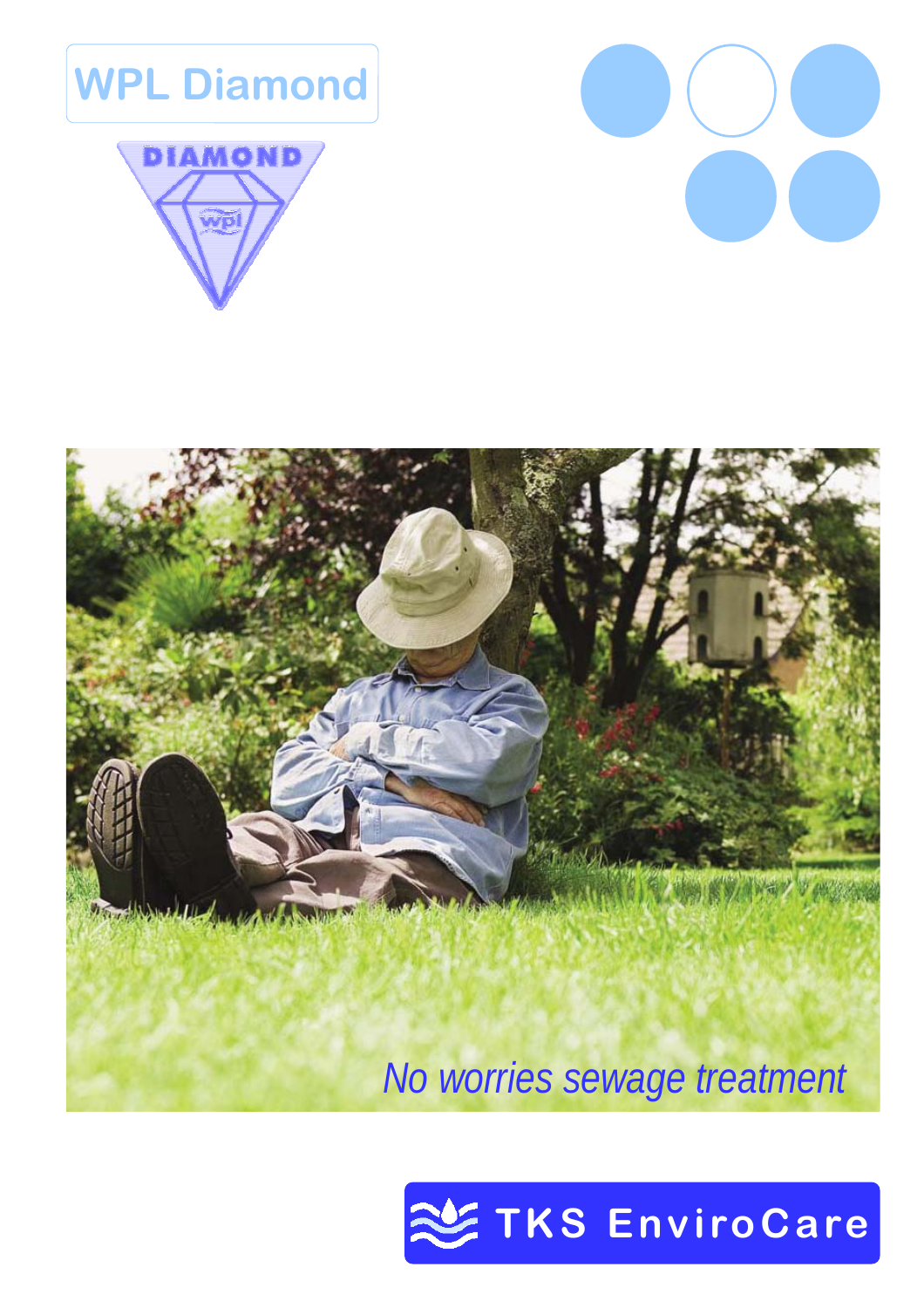# **The Diamond**

The WPL Diamond sewage treatment range is specifically designed for domestic properties situated away from wastewater mains drainage.

The Diamond is CE marked and type tested in accordance to BS EN12566-3:2005, the new European standard covering wastewater treatment plants, making it fully compliant with UK Building Regulations.

Utilising a unique design, each purposely sized plant offers high quality, discreet wastewater treatment whilst ensuring value for money, low ongoing running costs and complete peace of mind.



### **Benefits**

- **Outstanding value for money**
- Reliable operation with its simple design and no internal moving parts
- Low running cost of small, quiet air blower
- Continuous bacterial digestion gives the DMS range up to **3 year desludge intervals** (the DMC range generally requires annual desludging)
- No odours as the process does not require primary settlement
- **Excellent performance** meeting normal consented standard
- Low visual impact with small lid, flush with ground
- **Easy Installation** as the unique design minimises labour and materials
- **Robust construction** reduces need for concrete backfill where ground conditions permit
- Compact design does not require large plant for excavation or handling
- **Reduced soakaway requirement**
- z Over **40,000 units installed** worldwide
- CE marked
- **Irish Agrement certified**

## **Optional Integral Pump Chamber**

All the existing features of the Diamond plant, but with an integral pump chamber. Specially designed for sites which require a means of delivery for treated effluent where the existing terrain and invert levels of the pipework prevent normal gravitational discharge.

Applications include sites with an incline, a high water table or a distance to the soakaway.

The Diamond Internal Pump Chamber comes complete with a submersible pump which can deliver up to 80 litres per minute of effluent at a head of 3.5m, and has a standard invert of 500mm.





#### **Integral Pump Chamber Consists of:**

- z 240v, 0.25kw submersible pump, integral float switch, with stainless steel internals and non-return valves
- High level float switch and mounting tube
- High level alarm beacon with 1m of lead and plug
- Float switch adaptor socket
- Extension kit for an increased invert to 800mm (optional extra)



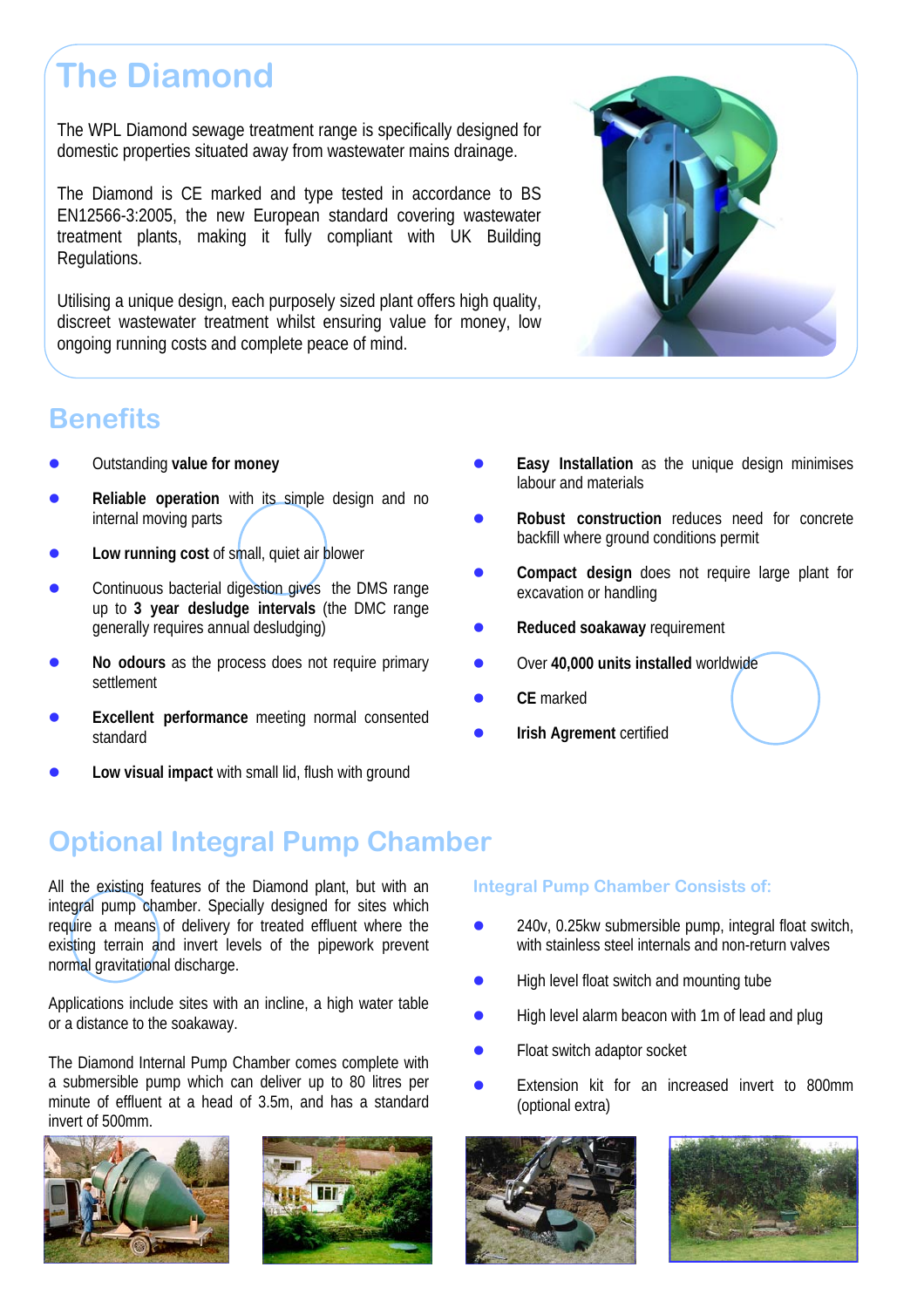## **Model Range & Flow Rates**

| <b>Model</b>                                | DMS <sub>2</sub> | DMS <sub>3</sub> | DMS <sub>4</sub> | DMS <sub>5</sub> | DMC <sub>6</sub> | DMC <sub>7</sub> | DMC <sub>8</sub> | DMC <sub>9</sub> |
|---------------------------------------------|------------------|------------------|------------------|------------------|------------------|------------------|------------------|------------------|
| Population range persons)*                  | 1-6              | $5 - 11$         | $10 - 15$        | $14 - 20$        | $21 - 27$        | 28-35            | 36-45            | 46-55            |
| Maximum organic loading BOD5/day<br>(grams) | 360              | 660              | 900              | 1.200            | 1,620            | 2,100            | 2,700            | 3,300            |
| Maximum average daily flow (litres)**       | 1.200            | 2.200            | 3.000            | 4.000            | 5.400            | 7,000            | 9.000            | 11,000           |
| Blower power consumption (kW h)***          | 0.12             | 0.14             | 0.17             | 0.24             | 0.55             | 0.75             | 0.75             | 0.75             |

A British Water Loading Guide providing further information for non-domestic applications is available

Peak flow must not exceed 3 x total flow for no more than 1/2 an hour in any 2 hour period

\*\* Compressor manufacturer's data is an approximation to plant conditions

Process performance is subject to strict adherence to WPL's installation, operation & maintenance manuals, user quide and a start up period of 6-12 weeks depending upon plant loadings and water temperature. WPL provides a full brochure that details consents to discharge and how to calculate whether your soakaway area or discharge point (drainage ditch or stream) will meet the requirements. Please contact TKS EnviroCare for more information.

The **Diamond** system consists of two treatment chambers within a single tank.

- The central aeration chamber (1) is a circular tank with a sloped open base, which empties into the bottom of the outer clarifier chamber (2).
- $\bullet$  Located in the centre of the aeration chamber is a 200mm diameter draft tube (3), which extends to 100mm from the bottom of the clarifier. Air is released at the bottom of the draft tube through a disc plate diffuser (4).
- $\bullet$  As the diffused air rises in the draft tube it causes an upward flow of process fluid. This draws the settled solids (5) from the bottom of the clarifier up through the draft tube where they are discharged at the surface of the aeration chamber.
- The design of the draft tube ensures continuous and complete mixing of oxygen with the sewage. This oxygenation allows the various aerobic organisms that biologically degrade the wastewater contaminants to grow.



- Gravity causes the aerated solids to settle at the bottom of the tank where they are again drawn back up through the draft tube.
- $\bullet$  As raw sewage enters the aeration chamber, it displaces biological solids from the aeration compartment to the clarifier. Less turbulent conditions in the clarifier allow the digested solids to settle to the base where they are returned back to the aeration compartment.
- The clarified (treated) effluent flows slowly up through the clarifier and over a weir (6), which extends around the periphery of the tank.
- The effluent collects in an outer trough where it is discharged through a 110mm-pipe connection. The scum baffle (7) located inside the overflow weir prevents floating solids (8) from passing over the weir.

### **Process Performance**

The Diamond is designed to "clean" the wastewater to a standard of 20mg/l Biological Oxygen Demand (BOD) and 30mg/l Suspended Solids (SS) 20mg Ammoniacal Nitrogen (AMM-N) on a 95 percentile basis. Additional filtration equipment is available to extend the treatment process to meet standards as high as 10mg/l BOD and 15 mg/l SS. If more stringent environmental requirements are specified, please contact TKS EnviroCare for details.

TKS EnviroCare also provides a data sheet to assist you with soakaway construction.